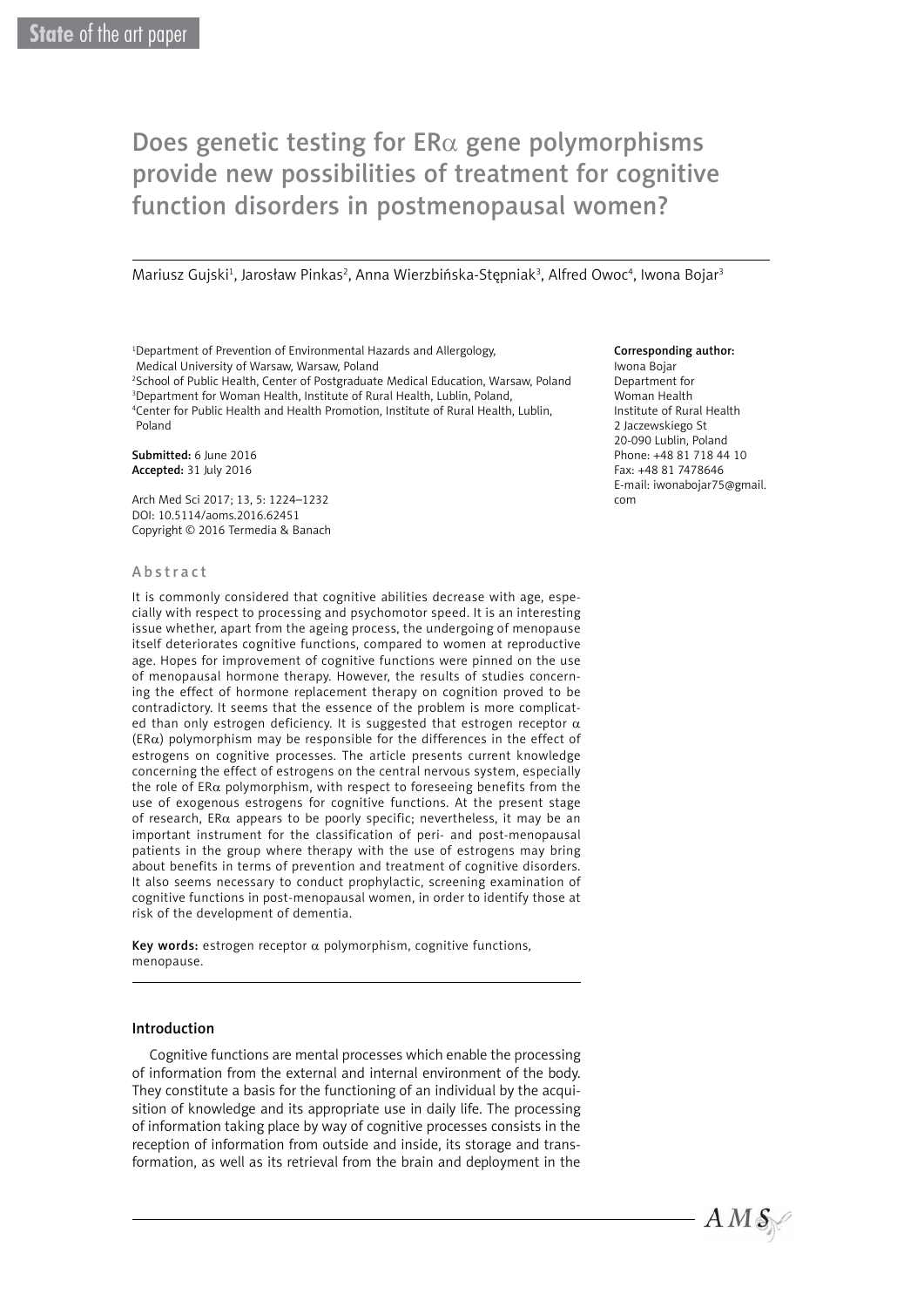environment in the form of a specified response or behavior. Basic and complex cognitive functions are distinguished. Among the basic cognitive functions are classified perception, attention and memory. Complex cognitive functions are reasoning, imagination, executive functions, linguistic functions and cognitive control [1, 2].

Numerous reports in the field of neuropsychology have confirmed that many cognitive functions deteriorate with age. Consideration concerning the theory of age-related cognitive functions disorders, which have been described in the literature over the years, presents concepts according to which: 1) speed of information processing clearly diminishes with age; 2) resistance to interference and local switching between tasks, considered as indicators of selective attention, are maintained in ageing, if basic differences in speed are taken into account; 3) coordination and global switching between tasks, processes traditionally associated with divided attention, deteriorate with age more than the expected effects of the general slowdown; 4) switching attention is an age-sensitive process, and may be the basic process underlying both the effect of conditions and age-related differences in coordination tasks [3, 4].

Cognitive capacity decreases with age, and especially concerns such processes as the speed of processing, and psychomotor speed. However, some abilities may remain at a stable level, or may even improve until a certain age, e.g. verbal memory [5]. There is a large variety of cognitive changes related to ageing [6]. The understanding of this cognitive aspect of ageing (pertaining to so-called cognitive reserve) may lead to seeking ways for strengthening cognitive functions and prevention of their deficits [4, 7].

Considering the importance of menopause in the life cycle of a woman, researchers have for a long time been interested in whether these are only brain ageing processes that affect cognitive functions, or a menopausal transition that deteriorates the cognitive functions of women after menopause, compared to those at reproductive age. A significant difference is manifested in some tests evaluating cognitive functions. An acceleration of the deterioration in functioning after menopause was found in such tests as reaction time, psychomotor speed and visual-spatial tests. It is also suggested that the decline in the acceleration of cognitive functions after menopause may be related to the lack of sex hormones or other factors related to reproduction, which may play a protective role against age-related damage of some cognitive functions in women. Nevertheless, there are still no unequivocal results confirming any of the existing hypotheses [8–10].

Further observations, made in the search for causes of cognitive dysfunctions, result from the fact that Alzheimer's disease (AD) more often afflicts females than males [11, 12]. It usually develops in postmenopausal women, i.e. during the period when the level of estrogens decreases.

During the menopausal period, many women complain of changes of cognitive functions with respect to concentration and attention, and the majority describe the deterioration of verbal memory. Cognitive disorders more frequently occur during early menopause – the deterioration of memory is primarily most evident within 12 months after the last period [13]. Despite the fact that cognitive functions return to normal after menopause in 80% of women, the conversion to dementia remains higher than in the general population [11, 14, 15].

Biological and epidemiological evidence indicates a beneficial effect of exogenous estrogens on cognitive functions of postmenopausal women [16, 17]; however, nearly all long-term clinical studies have not shown such benefits [18–20]. Observation studies of the level of exogenous estrogens and cognitive functions are also not unequivocal. Some of them confirm a hazardous effect [21, 22], others a protective effect [23, 24], while others do not indicate any clinically observed relationship between estrogens in serum and cognitive functions [25].

Estrogens exert an effect on the central nervous system through, among other things, estrogen receptors. Thus, at present, researchers focus their attention on the molecular mechanisms of estrogens' effect on various functions, including cognitive functions.

The objective of the present study is to present the current knowledge concerning the effect of estrogens on the central nervous system, especially the role of estrogen receptor  $\alpha$  polymorphism, to foresee benefits from the use of exogenous estrogens for cognitive functions.

The PubMed database and other databases were searched in order to find publications based on high quality clinical studies, and reports concerning problems related to cognitive function disorders during the period of menopause. The key words were: ERα polymorphism, estradiol, cognitive functions, and hormone replacement therapy (HRT). The article was compiled based on publications from the years 1994–2015.

# Estrogen receptors – types, function, polymorphisms

Estrogens exert an effect through 2 independent steroid receptors,  $ER\alpha$  and ERB, which differ structurally and functionally. These receptors are encoded by various genes, play different signaling roles, and are located in various tissues. The  $E R \alpha$ gene is located on the long arm of chromosome 6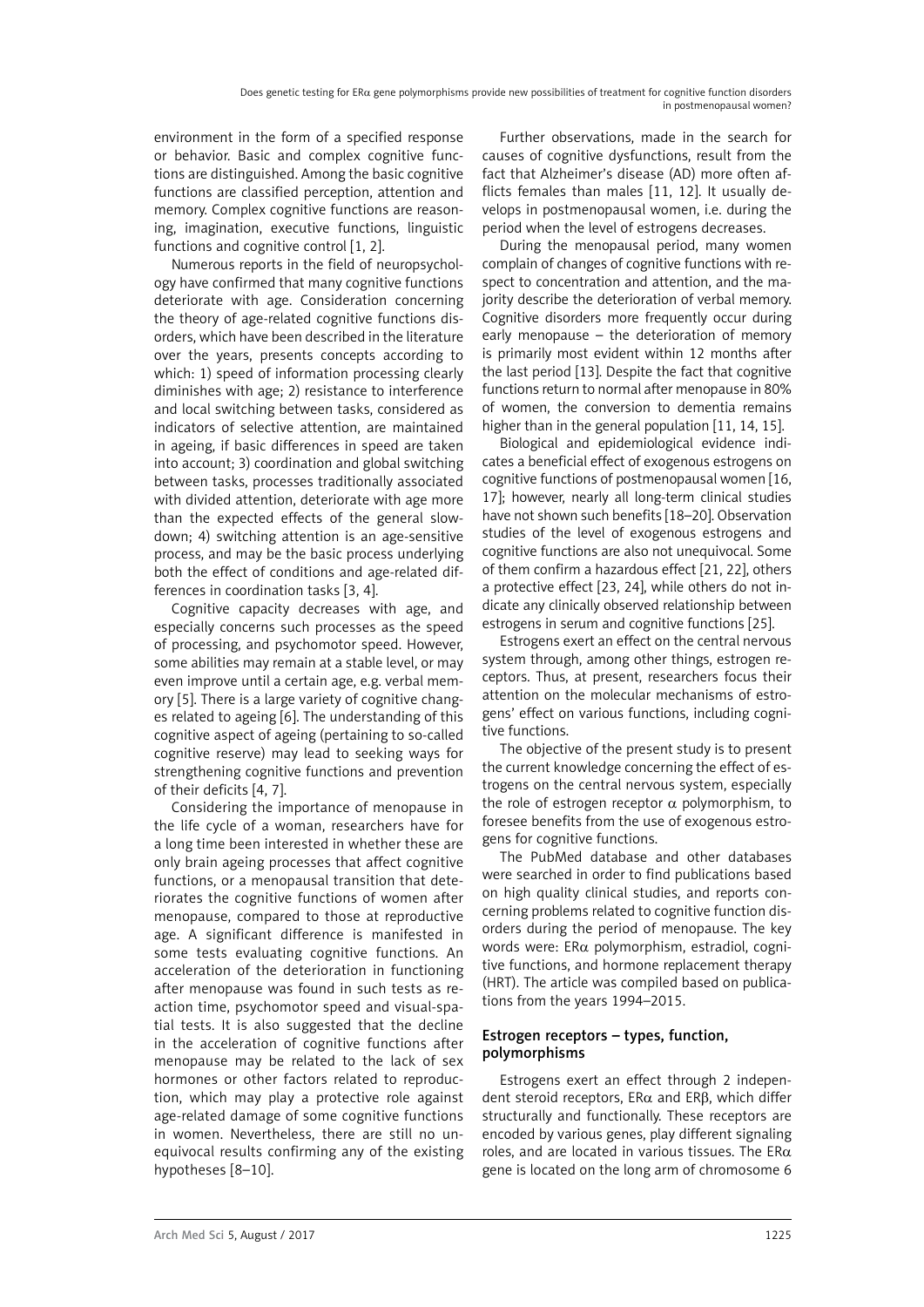(6q24-27), whereas the ERβ gene is located on the long arm of chromosome 14 (14q22-24). Estrogen receptors (ER) are stimulated by estrogens, and in their absence, by tissue growth factors [26]. Both receptors, upon binding a ligand, may form homoand heterodimers [27, 28]. Estrogen receptor are cytoplasmic proteins which, when bound to a hormone, move into the nucleus. Upon binding by the hormone, the receptor is transformed, i.e. it undergoes biochemical and structural changes. On the cellular membrane there is an additional sub-fraction of estrogen receptors, which may be responsible for the extranuclear, non-genomic action of estrogens. Non-genomic action of estrogens (an instant effect) is related to the stimulation of the release of nitric oxide (NO) with omission of receptors, and a direct effect on L-type ion calcium channels (blockade) and potassium channels – a vasodilatory effect. Activation of the steroid receptor depends on the concentration of free hormone in serum, its affinity to the receptor, the total number of receptors, and changes produced after the previous receptor activation. The biological action of steroid depends on its concentration. A positive correlation is observed with low concentrations, while a negative correlation is observed with high concentrations. The receptor response also depends on the exposure time. Prolonged exposure to a high concentration of hormone results in diminished receptor sensitivity [27].

The presence of ER has been found in many tissues and organs. Their prevalence in organs, which has been considered to date as non-typical of estrogens, proves their great systemic importance. In the central nervous system (CNS), estrogen receptors are present in the hypothalamus, olfactory lobe, amygdala, hippocampus, cerebral cortex, cerebellum, and pituitary gland [27].

It was found that a decrease in the  $ER\alpha$  number and expression in the hippocampus region is associated with the impairment of hippocampus-dependent cognitive functions. This decrease is observed in some neurological diseases related to memory, including AD [29], while ERβ expression in AD may increase [30]. Thus, it seems that the weakening of the  $ER\alpha$  function, and not the reduction in the number of estrogen receptors, may be associated with a weaker response to estrogen therapy at an older age. The degree of the weakening of receptor function may depend on ERα polymorphisms. The degree of expression of particular  $ER\alpha$  polymorphisms is related to the weakening of the ER $\alpha$  function to a varying degree, which may lead to the necessity of modification of the estrogen dose in order to improve memory [31–34].

The genes encoding  $ER\alpha$  have many polymorphic variants (there are approximately 9,000). Among the most important and most frequently examined are two single nucleotide polymorphisms (SNP) – Xba1 and PvuII. The Xba1 (A/G rs9340799) polymorphism is located in intron 1 of the *ER*  $\alpha$  gene 351 bp 5' end upstream of exon 2, also known as IVS1-351. It is induced by A/G transition [35]. Xba1 is located approximately 50 bp away from the PvuII polymorphism site (T/C, rs2234693), known as IVS1-397T/C [28]. It is caused by T/C transition in intron 1, 397 bp 5′ end upstream of exon 2. Despite the location of the PvuII polymorphism in the intron, it plays a major role in the regulation of  $ER\alpha$  protein expression. Due to the presence of C allele at location 397, the restrictive enzyme PvuII does not recognize the restrictive site and does not cut the DNA strand between locations 399 and 398, which happens when the T allele is in this location. It is considered that the C allele is related to the presence of a functional site binding the b-myb transcription factor, which may enhance  $ER\alpha$  transcription [28, 36].

# Effect of estrogens on the central nervous system and cognitive functions

The presence of estrogen receptors in the CNS evidence that the nervous system is subject to the action of estrogens. Estrogens affect neural functions and the development of neurological diseases by, among other things, the strong effect on synaptogenesis, protection against oxidative stress, inflammatory reactions, induction of growth factor synthesis, effect on blood supply and immune system of the CNS. Estrogens while regulating neurotransmission in the brain (serotonin, acetylcholine, noradrenaline, dopamine) affect mood and cognitive functions [37, 38]. The decrease in the level of estrogen after menopause may cause neurons sensitive to estrogen to become more susceptible to the ageing processes and various neurodegenerative changes manifested as dementia, including AD [39].

Estrogens affect the CNS by exerting a genomic and extra-genomic effect in various well-recognized aspects, such as an effect on verbal abilities, coping with spatial tasks, efficiency of verbal and non-verbal memory, motor skills, as well as mood and emotional phenomena [40, 41]. A direct administration of estrogens to the prefrontal cortex or hippocampus improves spatial memory and object recognition memory [42].

Many reports indicate a protective function of estrogens with respect to neurotoxicity, including amyloid β peptide (Aβ) related neurotoxicity. It is considered that the essence of AD is the deposition of amyloid-β in the brain in the form of plaque [43]. Estrogens affect metabolism of tau protein and amyloid-β – proteins participating in the development of AD. In addition, they reduce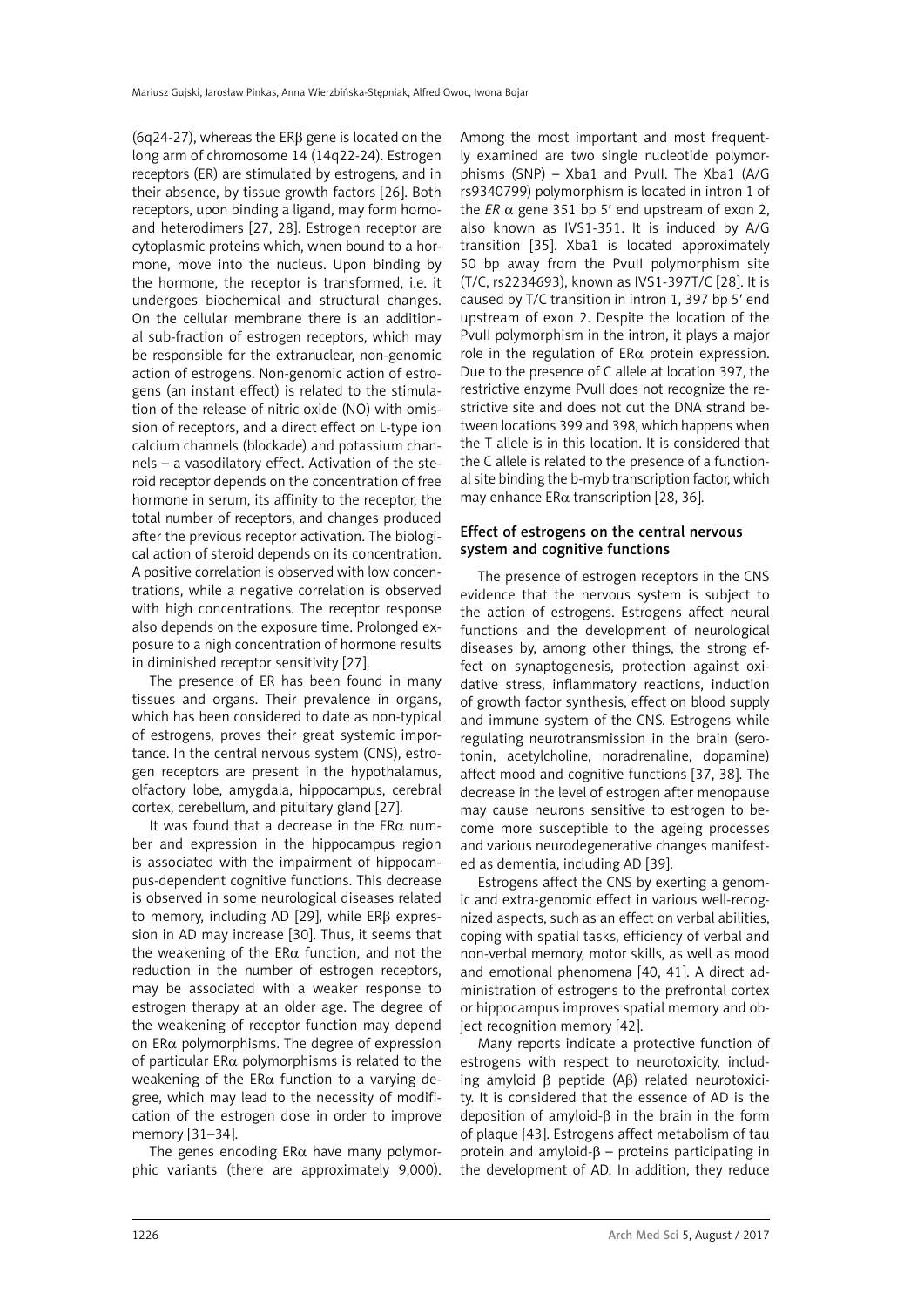synthesis and deposition of amyloid-beta in the structures of the brain [44].

According to Ryan *et al.*, estrogen deficiency accompanying menopause leads to the deterioration of the results of visual memory and verbal fluency in later life. The study was conducted in a group of women who had undergone premature menopause, i.e. at the age 40, following ovariectomy and premature ovarian failure (POF). Premature menopause was associated with a 30% increase in the risk of deterioration of psychomotor speed and NCI within 7 years after menopause. The researcher indicated that these results should also be referred to the natural menopause [45]. Henderson showed the presence of the relationship between the concentration of estradiol and verbal memory [46]. Woods and Mitchell paid attention to the relation between perimenopausal period and cognitive functions efficacy, reporting the fact of the deterioration of recent memory during this period. In a study which covered 205 menopausal women, 72% of respondents reported certain subjective problems with memory. According to the researchers, the perception of one's memory as functioning worse, to a great extent was related to decreased mood caused by the sole fact of being in the perimenopausal period [47]. Kampen and Sherwin observed an effect of estradiol concentration on the efficacy of verbal memory; however, they did not confirm any effect on the concentration of attention [48].

In the Rancho Bernardo Study, it was found that a higher level of estradiol was related to worse memory outcomes in the examined women [39, 49]. A similar relationship was noted in the Rotterdam Scan Study [22]. Barrett-Connor and Goodman-Gruen reported that in postmenopausal women a higher concentration of exogenous estrogens is not at all combined with better outcomes in cognitive functions [25].

Studies carried out in Finland showed that a high intensification of vasomotor symptoms, the relation of which with a decrease in estradiol level, is not to be contested and does not disturb the course of cognitive processes [50]. In the studies by Bojar *et al.*, women with very intense vasomotor symptoms obtained the same results with respect to reaction time, attention concentration, and pace of information processing as those with a low intensity of symptoms [51].

# Hormone replacement therapy and cognitive functions

According to the recommendations of the International Menopause Society of 2011, HRT used by younger women during the perimenopausal period is related to a lower risk of AD [52]. These recommendations are based on the results of the recent observation studies which support the concept of a 'therapeutic window'. This suggests that HRT is beneficial with respect to dementia only at middle age, while starting HRT in a later period of life is hazardous [53–55].

Nevertheless, according to the NAMS study of 2014, the available data do not contain adequate indications to ascertain whether the use of HRT shortly after menopause increases or decreases the speed of development of cognitive disorders, or increases the risk of dementia. Considering the risk of ultimate findings, HRT cannot be recommended at any age for the prevention of treatment of cognitive ageing or dementia [56].

Thus, it seems that based on the above-mentioned data, the essence of the problem is more complicated than merely a progressing estrogen deficiency which, most probably, only initiates the cycle of negative phenomena in the CNS. A decrease in the level of estrogens during the menopausal period does not fully explain the fact of occurrence at that time of clinically evident cognitive disorders or mood disorders. Similarly, there are insufficient data to explain an increased incidence of AD noted in this period by only a decrease in the level of estrogens. Estrogens affect neural functions and the development of neurological diseases through exerting an effect on neurons and glial cells, as well as on oxidative stress, inflammatory reactions, blood supply, and the immune system of the CNS [52]. In the light of the above-presented data, benefits in the area of cognition should be expected from the use of HRT in peri- and postmenopausal women. The reports presented below demonstrate the ambiguity of results.

Hogervorst reported benefits from using HRT with respect to the improvement of cognitive functions in women with and without dementia – although, importantly, only in the case of its short-term application (2–4 months). In contrast, the researcher reported that the results of several comprehensive studies confirmed that long-term use of estrogens, especially with progesterone, exerts a negative effect on cognitive functions, especially in women aged over 65, leading to a cumulated risk of cognitive disorders and dementia [57].

Considering the effect of HRT on cognitive functions, the moment of introduction of this supplementation seems to be extremely important [58, 59]. According to Ryan *et al.*, hormone replacement therapy introduced immediately after menopause has, on the one hand, a beneficial effect on the outcomes of visual memory in the future; however, on the other hand, it negatively affects verbal fluency [45]. Sherwin found that in order to benefit with respect to the improvement of memory outcomes, the critical moment of introduction of HRT is the perimenopausal period, or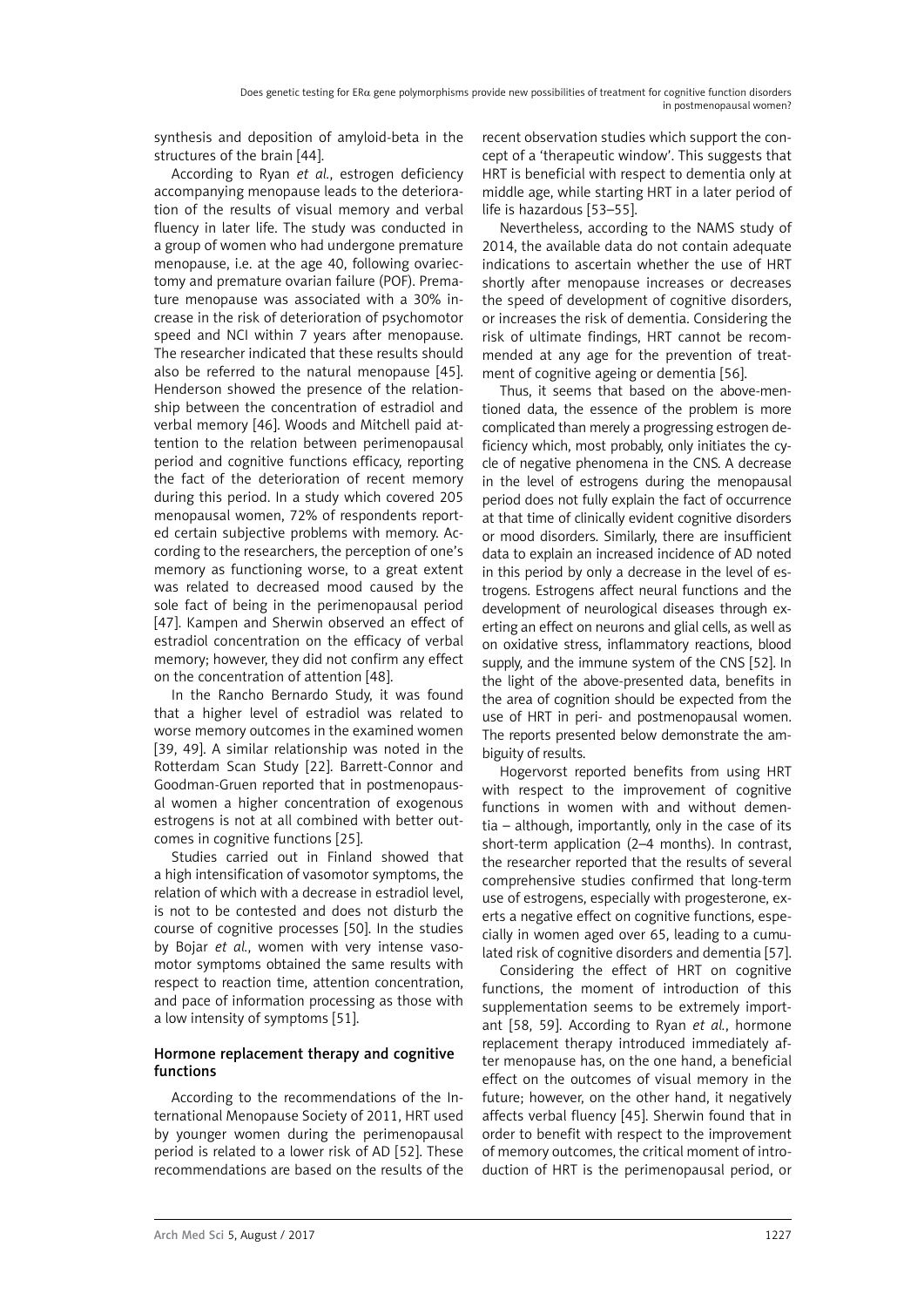during the first several months after menopause. According to the researcher, the use of exogenous estrogens at a later time does not have any effect on memory [60–62]. Supporting this thesis, Smith *et al.* explained a favorable effect of early estrogen therapy on memory by the effect on an increase in the number of synapses and improvement of their function in the hippocampus – an effect which does not seem to occur later [58].

Synaptic connections are critical for the memory process, and their decrease is related to the deterioration of memory, manifested already at middle age [63–65], and even more, as early as in the initial stages of AD [66]. Therefore, in recent years, HRT has been proposed in order to reduce the risk of development of AD and decrease cognitive disorders in patients with AD [67]. According to some researchers, the loss of synaptic connections may be reversible if estrogen therapy is implemented during the peri-menopausal period [68]. As mentioned before, estrogens induce changes in synaptogenesis and the maintenance of the normal functions of synapses. In a study conducted in rats, estrogen therapy led to an increase in the number of dendrites in the hippocampus [69]. However, this ability of estrogens decreased in rats with age, and was related to the reduction in the number of ERα receptors in neurons, especially at the site of synapses. The result of this study was an opinion that the background of reduction in synaptogenesis dependent on estrogen therapy in older animals is the loss of the number of  $ER\alpha$ [70]. Foster expanded this scope of problems by stating that earlier introduction of a low-dose estrogen therapy has a protective effect with respect to the ageing of the brain, and that in order to obtain the same effect in humans at an older age, a higher dose of estrogen is required, which may be associated with many undesirable effects [61].

According to many scientific reports, women who applied hormone replacement therapy prior to the occurrence of the last period had better outcomes in tests evaluating memory compared to those who started treatment after menopause [13].

Other authors also reported that the dose of exogenous estrogen is important in the determination of the results of therapy with respect to selected aspects of memory [61, 62, 71]. They described the relationship between the dose of estrogen and memory in the form of a graph presenting a reversed letter U, and explained that by increasing the estrogen dose up to a certain value an improvement of memory is obtained, but its further increase results in progressive deterioration of this cognitive function. This relationship is true in mice [72], rats [73], primates and humans [61].

Taking into account the fact that HRT did not exert a positive effect on cognitive processes in all

respondents, the importance of molecular mechanisms is considered, which may modulate the hormone-receptor reactions to the use of HRT.

### Cognitive functions according to  $ER\alpha$ polymorphisms – effect of hormone replacement therapy on cognitive functions in carriers of particular  $ER\alpha$  polymorphisms

Researchers' reports on whether an individual allele in the estrogen receptor gene, as well as polymorphisms themselves, increase or decrease the risk of cognitive function disorders still remain unequivocal. Ryan *et al.*, in a study which covered 3,800 older women without features of dementia, did not observe any relationship between Xbal and PvuII ER $\alpha$  polymorphisms, or a decrease in the outcomes of the examined cognitive functions, i.e. visual memory, psychomotor speed, executive functions, global functions, and verbal fluency [74]. Similarly, other researchers also reported the lack of a relationship between Xbal and PvuII polymorphisms and the risk of development of AD [75, 76]. In addition, they stated that none of the polymorphisms was related to the development of forms of dementia other than AD: vascular dementia, alcohol-related dementia, or dementia related to Parkinson's disease [31, 77, 78].

However, many researchers mentioned that the presence of some PvuII and Xbal polymorphisms is associated with the risk of development of cognitive disorders and dementia, including AD, and that these disorders could become a marker of genetic predisposition to AD [79]. Bousman, in a study of 80 postmenopausal women (age range: 56–67), noted that the carriers of the T allele of PvuII were characterized by considerably lower memory outcomes (logical memory) compared to the carriers of the C allele. Homozygous women with PvuII CC obtained the best results in the evaluation of memory. The results obtained depended on demographic factors, concomitant diseases, presence of APOE e\*4, cigarette smoking and alcohol consumption. In the researcher's opinion, they are also evidence indicating the need for further studies to confirm that the presence of the T allele of PvuII is a genetic marker of the risk of memory disorders among postmenopausal women [80]. Sundermann conducted a comprehensive meta-analysis including 14 studies of this issue. Based on literature data from 1995 to November 2009 from the databases PubMed, Embase, and PsychINFO, the author found a strong relationship between Xbal GG and PvuII CC ER $\alpha$  polymorphisms, and risk of the development of dementia, especially AD. A relationship was also observed for  $ER\alpha$  polymorphisms possessing alleles Xba1 G and/or PvuII C, and anxiety and/or depressive disorders of the perimenopausal age [81].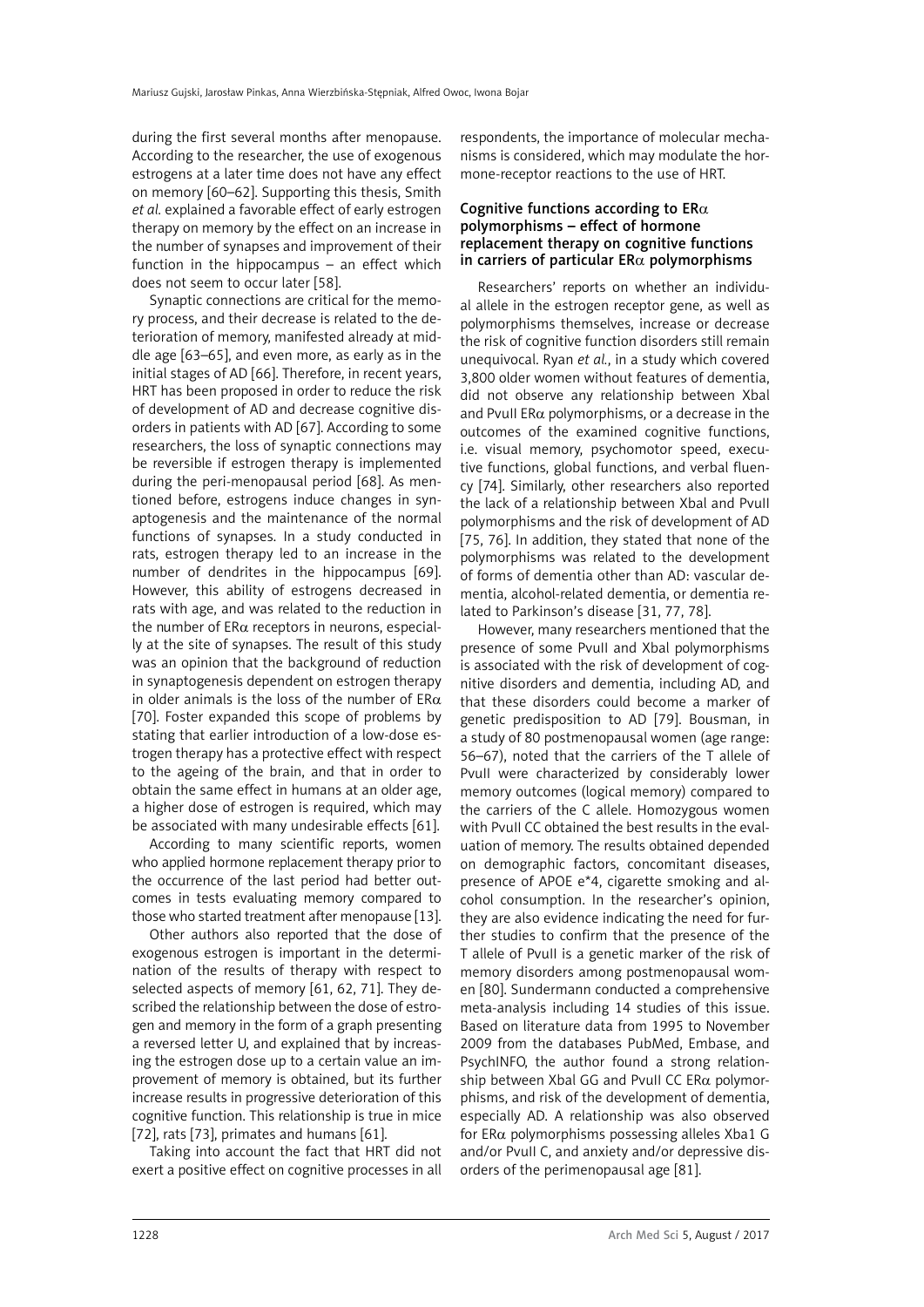Yaffe observed an effect of Xbal A and/or PvuII T polymorphisms on the development of AD and worse outcomes of cognitive functions measured by means of the Modified Mini-Mental Status Examination (3MS). The researcher drew attention to the fact of a more rapid deterioration of cognitive functions within 4 years in older individuals who were the carriers of Xba1 AA and/or Pvull TT [32–34, 82]. The relationship between Xbal A and PvuII T polymorphisms and the risk of development of dementia was also confirmed by Luckhaus *et al.*, although only among the Asian and not the European population [78].

Many researchers have drawn attention to the fact that ethnic variation seems to be a very important issue. The expression of DNA genes characteristic for an individual race leads to the fact that the results of the action of  $ER\alpha$  polymorphisms may differ. Some authors indicate the fact of ethnic variation with respect to the frequency of occurrence of single alleles, as well as entire genotypes of Xbal and PvuII. In the Asian population, the CA genotype occurs twice as frequently as among the Caucasian population. The researchers also suggest that ethnic variation may, through various ERα expression, result in different levels of sex hormones, which is associated with changeable intensity of menopausal symptoms [83].

Cheng conducted a meta-analysis of 18 studies including 13,192 participants. The result of the analysis was finding a significant relationship between ERα PvuII polymorphism and the risk of AD in a Caucasian population (CC  $+$  CT vs. TT), while this relationship was not observed in the Asian population. Also, no relationship was found between Xbal polymorphism and increased risk of AD in Caucasian and Asian populations [84]. Isoe reported that in patients with AD in an Asian population, the PvuII C and Xbal G alleles occur more frequently (49%). The researcher also noted that the prevalence of the G allele, apart from patients afflicted with AD, was higher among patients with dementia in the course of Parkinson's disease (PD) (63%), compared to healthy individuals [85]. Ji *et al.*, in his study which included 223 patients with AD, 66 patients with vascular dementia, 17 with alcohol-related dementia, and 134 healthy individuals, observed that in patients with AD with late onset of the disease Xbal G and PvuII T alleles occurred more often, compared to the remaining groups. The presence of the T allele and TT genotype was also significantly more frequent in patients with AD with late onset who were carriers of the allele APOE e\*4 than in individuals without this allele [31]. Monastero *et al.* reported that the presence of Xbal AA genotype was related to a higher risk of AD. This risk was additionally higher in women and was associated with a greater probability of the development of AD with late onset [86].

In 2 prospective studies, Yaffe *et al.* suggested that the presence of PvuII T or Xbal A alleles was related to a higher risk of development of cognitive disorders measured by means of the Mini-Mental Status Examination (MMSE). Compared to women with Xbal GG and PvuII CC genotypes, those with the A or T allele were characterized by greater deterioration of cognitive functions. The greater emotional arousal was produced by the researcher's statement that women with the genotype PvuII TT or Xbal AA are at 3 times higher risk of the development of AD or other forms of dementia compared to those with the genotype Xbal GG or PvuII CC [32, 33]. In an Italian study, Corbo observed that a higher prevalence of PvuII CC and Xbal GG genotypes, and the combined genotype CCGG, occurs in patients with sporadic AD with late onset (22%), compared to the control group (9%). In women afflicted with AD, the presence of genotypes CC and GG was associated with worse MMSE results and a quicker loss of cognitive functions [34] (Table I).

Many years ago, while implementing the first HRT preparations for treatment, great hopes were placed in them. It was considered that hormonal drugs containing estrogen would be a panacea for all menopausal women's complaints, including disorders of cognitive functions. Today, we know that not all women should use HRT; therefore, attempts are being undertaken to find women especially sensitive to this type of therapy and who would benefit from its use.

According to Myśliwska, enhanced ER $\alpha$  transcription encoded by the PvuII C allele leads to its stronger expression on the surface of the cells. This may result in stronger binding of estradiol to ER $\alpha$  in homozygous women with PvuII CC. A higher dose of bound estradiol means its stronger action, which indirectly indicates that homozygous women with PvuII CC considerably more effectively respond to HRT than those possessing the T allele of PvuII [28]. Moreover, has been confirmed that among postmenopausal women the lowest concentration of exogenous estradiol is found in carriers of the T allele of PvuII, and the highest in homozygous women with PvuII CC [28, 87], although the mechanism of the development of this relationship has not yet been finally recognized.

Considering the fact that 20% of Caucasian women are PvuII CC homozygous, slightly over 20% TT homozygous, and the reminder are PvuII TC homozygous, only a small group of homozygous women with PvuII CC have the chance to benefit from the use of HRT. Scarabin-Carre considered that in women with Xba1 AA genotype, a high concentration of endogenous estradiol is associated with unfavorable vascular changes;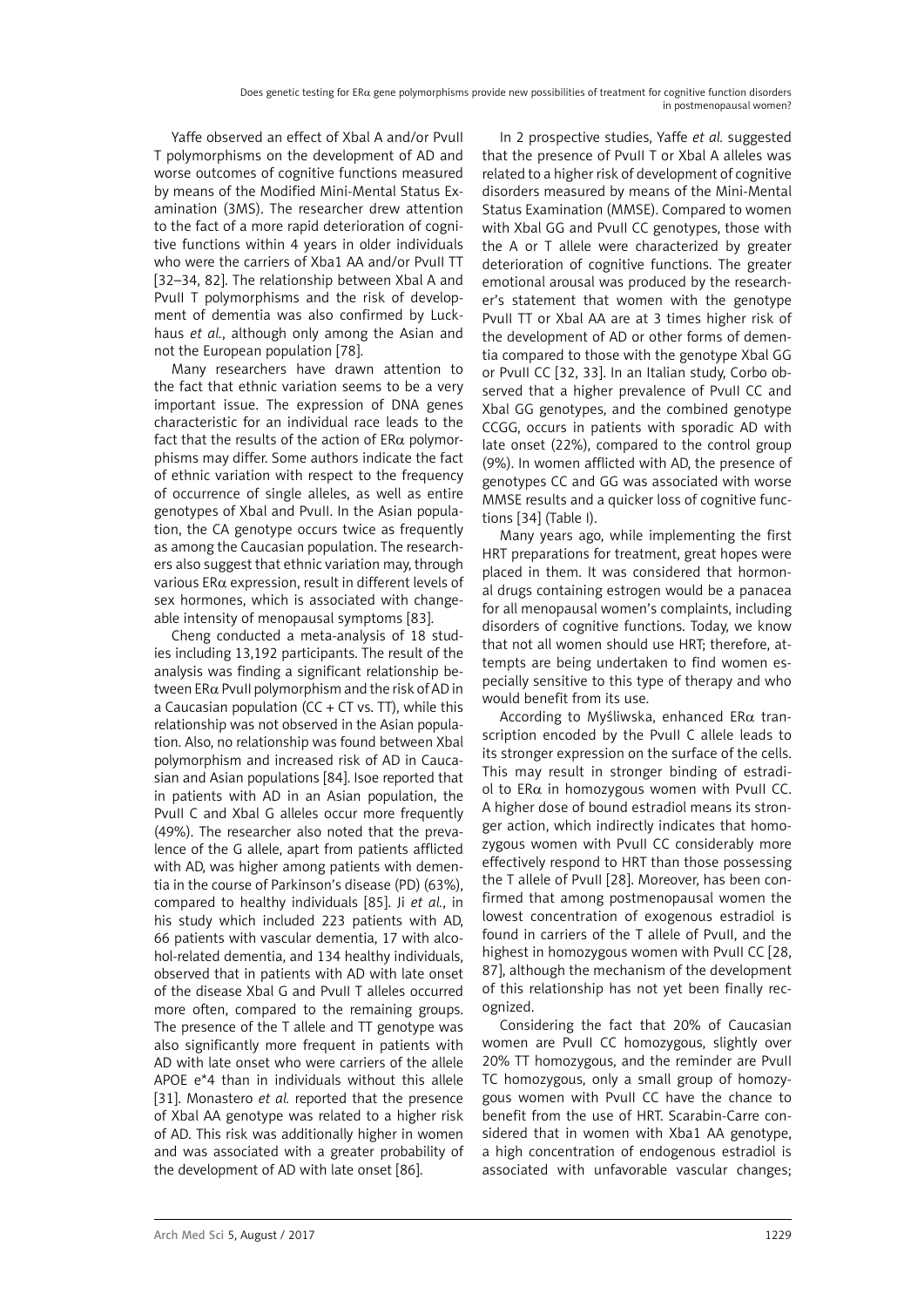Mariusz Gujski, Jarosław Pinkas, Anna Wierzbińska-Stępniak, Alfred Owoc, Iwona Bojar

| Author                   | $ER\alpha$ Xba1/Pvull polymorphism | Type of cognitive function disorders                            |
|--------------------------|------------------------------------|-----------------------------------------------------------------|
| Bousman et al., 2012     | Pvull T                            | Logical memory                                                  |
| Sunderman et al., 2010   | Xba1 GG and/or Pvull CC            | Dementia – especially related to AD                             |
| Yaffe et al., 2002, 2009 | Xba1 A and/or Pvull T              | Cognitive functions disorders measured by MMSE                  |
|                          | Xba1 AA and/or Pvull TT            | 3-fold increase in the risk of AD or other forms<br>of dementia |
| Cheng et al., 2014       | CC and/or CT Pvull                 | AD in Caucasian population                                      |
| Isoe et al., 1997        | Xba1 G and/or Pvull C              | AD in Asian population                                          |
|                          |                                    | PD in Asian population                                          |
| Ji et al., 2000          | Xba1 G and/or Pvull T              | AD with late onset                                              |
| Monastero et al., 2006   | Xba1 AA                            | AD                                                              |
| Corbo et al., 2006       | Xba1 GG and/or Pvull CC            | AD                                                              |
|                          |                                    | Worse MMSE results                                              |
|                          |                                    | Quicker loss of cognitive functions                             |

therefore, these women, too, would not benefit from the use of HRT in order to prevent dementia and other cognitive functions disorders [88].

In conclusion, prophylactic screening of cognitive functions in women after menopause is certainly necessary in order to identify those threatened by the risk of development of dementia. Despite the fact that at the present stage of research,  $ER\alpha$  polymorphism is poorly specific, it may be a very important instrument for the classification of patients at peri- and post-menopausal age in the group in which therapy using estrogens may bring about benefits in terms of prevention and treatment of cognitive function disorders. Further studies need to be planned to evaluate benefits from the use of particular schemes of HRT with respect to cognitive functions in women who are carriers of individual ER $\alpha$ polymorphisms.

#### Acknowledgments

The study was developed based on the results of the  $3<sup>rd</sup>$  stage of the multi-year program 'Improvement of safety and work conditions', financed during 2014–2016 within the scope of scientific studies, research and development from the resources of the Ministry of Science and Higher Education/National Center for Research and Development.

Coordinator of the program: Central Institute of Labor Protection – National Research Institute.

## Conflict of interest

The authors declare no conflict of interest.

References

- 1. Bojar I, Owoc J, Wójcik-Fatla A, Raszewski G, Stančiak J, Raczkiewicz D. Cognitive functions, lipid profile, and apolipoprotein E gene polymorphism in postmenopausal women. Ann Agric Environ Med 2015; 22: 313-9.
- 2. Humeniuk E, Bojar I, Owoc A, Wojtyła A, Fronczak A. Psychosocial conditioning of depressive disorders in post-menopausal women. Ann Agric Environ Med 2011;  $18.441 - 5$
- 3. [Prins ND](http://www.ncbi.nlm.nih.gov/pubmed/?term=Prins ND%5BAuthor%5D&cauthor=true&cauthor_uid=15947059), [van Dijk EJ](http://www.ncbi.nlm.nih.gov/pubmed/?term=van Dijk EJ%5BAuthor%5D&cauthor=true&cauthor_uid=15947059), [den Heijer T](http://www.ncbi.nlm.nih.gov/pubmed/?term=den Heijer T%5BAuthor%5D&cauthor=true&cauthor_uid=15947059), et al. Cerebral small-vessel disease and decline in information processing speed, executive function and memory. [Brain](http://www.ncbi.nlm.nih.gov/pubmed/15947059) 2005; 128: 2034-41.
- 4. Schlaghecken F, Birak KS, Maylor EA. [Age-related deficits](http://www.ncbi.nlm.nih.gov/pubmed/22557955) [in efficiency of low-level lateral inhibition.](http://www.ncbi.nlm.nih.gov/pubmed/22557955) Front Hum Neurosci 2012; 6: 102.
- 5. Salthouse TA. The processing-speed theory of adult age differences in cognition. Psychol Rev 1996; 103: 403-28.
- 6. [Wilson RS,](http://www.ncbi.nlm.nih.gov/pubmed/?term=Wilson RS%5BAuthor%5D&cauthor=true&cauthor_uid=12061405) [Beckett LA](http://www.ncbi.nlm.nih.gov/pubmed/?term=Beckett LA%5BAuthor%5D&cauthor=true&cauthor_uid=12061405), [Barnes LL](http://www.ncbi.nlm.nih.gov/pubmed/?term=Barnes LL%5BAuthor%5D&cauthor=true&cauthor_uid=12061405), et al. Individual differences in rates of change in cognitive abilities of older persons. [Psychol Aging](http://www.ncbi.nlm.nih.gov/pubmed/12061405) 2002; 17: 179-93.
- 7. Depp CA, Jeste DV. [Definitions and predictors of suc](http://www.ncbi.nlm.nih.gov/pubmed/16407577)[cessful aging: a comprehensive review of larger quan](http://www.ncbi.nlm.nih.gov/pubmed/16407577)[titative studies.](http://www.ncbi.nlm.nih.gov/pubmed/16407577) Am J Geriatr Psychiatry 2006; 14: 6-20.
- 8. Henderson VW. Cognition and cognitive aging. Climacteric 2007; 10 Suppl. 2: 88-91.
- 9. Henderson VW. [Cognitive changes after menopause: in](http://www.ncbi.nlm.nih.gov/pubmed/18677155)[fluence of estrogen.](http://www.ncbi.nlm.nih.gov/pubmed/18677155) Clin Obstet Gynecol 2008; 51: 618-26.
- 10. [Weber M](http://www.ncbi.nlm.nih.gov/pubmed/?term=Weber M%5BAuthor%5D&cauthor=true&cauthor_uid=19276998), [Mapstone M](http://www.ncbi.nlm.nih.gov/pubmed/?term=Mapstone M%5BAuthor%5D&cauthor=true&cauthor_uid=19276998). Memory complaints and memory performance in the menopausal transition. [Meno](http://www.ncbi.nlm.nih.gov/pubmed/?term=Weber+Mapstone+2009)[pause](http://www.ncbi.nlm.nih.gov/pubmed/?term=Weber+Mapstone+2009) 2009; 16: 694-700.
- 11. Carter CL, Resnick EM, Mallampalli M, Kalbarczyk A. Sex and gender differences in Alzheimer's disease: recommendations for future research. [J Womens Health](http://www.ncbi.nlm.nih.gov/pubmed/22917473) [\(Larchmt\)](http://www.ncbi.nlm.nih.gov/pubmed/22917473) 2012; 21: 1018-23.
- 12. Hyman BT, [Phelps CH](http://www.ncbi.nlm.nih.gov/pubmed/?term=Phelps CH%5BAuthor%5D&cauthor=true&cauthor_uid=22265587), [Beach TG](http://www.ncbi.nlm.nih.gov/pubmed/?term=Beach TG%5BAuthor%5D&cauthor=true&cauthor_uid=22265587), et al. National Institute on Aging-Alzheimer's Association guidelines for the neuropathologic assessment of Alzheimer's disease. [Alzheimers Dement 2012; 8: 1-13.](http://www.ncbi.nlm.nih.gov/entrez/eutils/elink.fcgi?dbfrom=pubmed&retmode=ref&cmd=prlinks&id=22265587)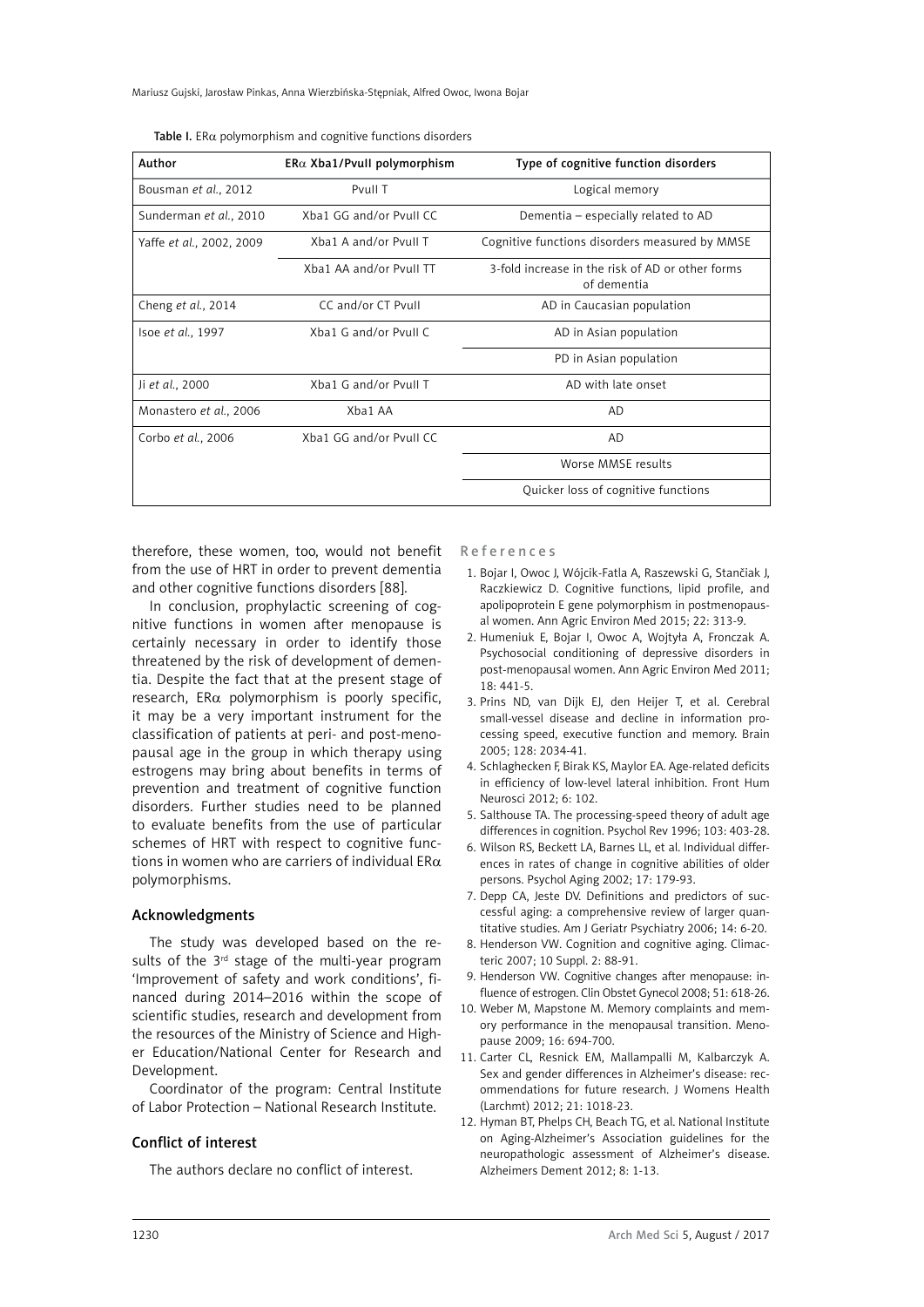Does genetic testing for ERα gene polymorphisms provide new possibilities of treatment for cognitive function disorders in postmenopausal women?

- 13. Bojar I. Prophylaxis of cognitive functions disorders progressing with age in women. Ann Agric Environ Med 2015; 22: 573-5.
- 14. Farias ST, Mungas D, Reed BR, Harvey D, DeCarli C. Progression of mild cognitive impairment to dementia in clinic – vs. community-based cohorts. Arch Neurol 2009; 66: 1151-7.
- 15. Rapp SR, Legault C, Henderson VW, et al. Subtypes of mild cognitive impairment in older postmenopausal women: the Women's Health Initiative Memory Study. Alzheimer Dis Assoc Disord 2010; 24: 248-55.
- 16. Spencer JL, Waters EM, Romeo RD, Wood GE, Milner TA, McEwen BS. Uncovering the mechanisms of estrogen effects on hippocampal function. Front Neuroendocrinol 2008; 29: 219-37.
- 17. McEwen BS, Alves SH. Estrogen action in central nervous system. Endocr Rev 1999; 20: 279-307.
- 18. Yaffe K, Vittinghoff E, Ensrud KE, et al. Effects of ultralow-dose transdermal estradiol on cognition and health-related quality of life. Arch Neurol 2006; 63: 945-50.
- 19. Espeland MA, Rapp SR, Shumaker SA, et al. Conjugated equine estrogens and global cognitive function in postmenopausal women: Women's Health Initiative Memory Study. JAMA 2004; 291: 2959-68.
- 20. Resnick SM, Coker LH, Maki PM, Rapp SR, Espeland MA, Shumaker SA. The Women's Health Initiative Study of Cognitive Aging (WHISCA): a randomized clinical trial of the effects of hormone therapy on age-associated cognitive decline. Clin Trials 2004; 1: 440-50.
- 21. Yaffe K, Sawaya G, Lieberburg I. Estrogen therapy in postmenopausal women. Effects on cognitive function and dementia. JAMA 1998; 279: 688-95.
- 22. den Heijer T, Geerlings MI, Hofman A, et al. Higher estrogen levels are not associated with larger hippocampi and better memory performance. Arch Neurol 2003; 60: 213-20.
- 23. Yaffe K, Lui LY, Grady D, Cauley J, Kramer J, Cummings SR. Cognitive decline in women in relation to non-proteinbound oestradiol concentrations. Lancet 2000; 356: 708-12.
- 24. Lebrun CE, [van der Schouw YT,](http://www.ncbi.nlm.nih.gov/pubmed/?term=van der Schouw YT%5BAuthor%5D&cauthor=true&cauthor_uid=15963061) [de Jong FH](http://www.ncbi.nlm.nih.gov/pubmed/?term=de Jong FH%5BAuthor%5D&cauthor=true&cauthor_uid=15963061), [Pols HA,](http://www.ncbi.nlm.nih.gov/pubmed/?term=Pols HA%5BAuthor%5D&cauthor=true&cauthor_uid=15963061) [Grobbee DE](http://www.ncbi.nlm.nih.gov/pubmed/?term=Grobbee DE%5BAuthor%5D&cauthor=true&cauthor_uid=15963061), [Lamberts SW](http://www.ncbi.nlm.nih.gov/pubmed/?term=Lamberts SW%5BAuthor%5D&cauthor=true&cauthor_uid=15963061). Endogenous oestrogens are related to cognition in healthy elderly women. Clin Endocrinol (Oxf) 2005; 63: 50-5.
- 25. Barrett-Connor E, Goodman-Gruen D. Cognitive function and endogenous sex hormones in older women. J Am Geriatr Soc 1999; 47: 1289-93.
- 26. Power RF, Mani SK, Codina J, Conneely OM, O'Malley BW. Dopaminergic and ligand-independent activation of steroid hormone receptors. Science 1991; 254: 1636-9.
- 27. Skałba P. Endokrynologia ginekologiczna. 3<sup>rd</sup> ed. Wydawnictwo Lekarskie PZWL, Warsaw 2012.
- 28. Myśliwska J. Hormonalna terapia zastępcza a choroby układu sercowo-naczyniowego u kobiet. O krok do przodu. Forum Medycyny Rodzinnej 2009; 3: 1-9.
- 29. Ishunina TA, Fischer DF, Swaab DF. Estrogen receptor alpha and its splice variants in the hippocampus in aging and Alzheimer's disease. Neurobiol Aging 2007; 28: 1670-81.
- 30. Savaskan E, Olivieri G, Meier F, Ravid R, Muller-Spahn F. Hippocampal estrogen beta-receptor immunoreactivity is increased in Alzheimer's disease. Brain Res 2001; 908: 113-9.
- 31. Ji Y, Urakami K, Wada-Isoe K, Adachi Y, Nakashima K. Estrogen receptor gene polymorphisms in patients with

Alzheimer's disease, vascular dementia and alcohol-associated dementia. Dement Geriatr Cogn Disord 2000; 11: 119-22.

- 32. Yaffe K, Lui L, Grady D, Stone K, Morin P. Estrogen receptor I polymorphisms and risk of cognitive impairment in older women. Biol Psychiatry 2002; 51: 677-82.
- 33. Yaffe K, Lindquist K, Sen S, et al. Estrogen receptor genotype and risk of cognitive impairment in elders: findings from the Health ABC study. Neurobiol Aging 2009; 30: 607-14.
- 34. Corbo RM, Gambina G, Ruggeri M, Scacchi R. Association of estrogen receptor alpha (ESR1) PvuII and XbaI polymorphisms with sporadic Alzheimer's disease and their effect on apolipoprotein E concentrations. Dement Geriatr Cogn Disord 2006; 22: 67-72.
- 35. Mansur AP, Nogueira CCM, Strunz CMC, et al. Genetic polymorphisms of estrogen receptors in patients with premature coronary artery disease. Arch Med Res 2005; 36: 511-7.
- 36. Herrington DM, Howard TD. ERa-variants and the cardiovascular effects of hormone replacement therapy. Pharmacogenetics 2003; 4: 269-77.
- 37. Walf AA, Frye CA. A review and update of mechanisms of estrogen in the hippocampus and amygdale for anxiety and depression behavior. Neuropsychopharmacology 2006; 31: 1097-11.
- 38. Osterlund MK. Underlying mechanisms mediating the antidepressant effects of estrogens. Biochim Biophys Acta 2010; 1800: 1136-44.
- 39. Yaffe K, Grady D, Pressman A, Cummings S. Serum estrogen levels, cognitive performance, and risk of cognitive decline in older community women. J Am Geriatr Soc 1998; 46: 816-21.
- 40. Vest RS, Pike CJ. Gender, sex steroid hormones, and Alzheimer's disease. [Horm Behav](http://www.ncbi.nlm.nih.gov/pubmed/?term=Vest+RS%2C+Pike+CJ.+Gender%2C+sex+steroid+hormones%2C+and+Alzheimer%E2%80%99s+disease) 2013; 63: 301-7.
- 41. Srivastava DP, Waters EM, Mermelstein PG, Krama'r EA, Shors TJ, Liu F. Rapid estrogen signaling in the brain: implications for the fine-tuning of neuronal circuitry. J Neurosci 2011; 31: 16056-63.
- 42. Fan L, Zhao Z, Orr PT, Chambers CH, Lewis MC, Frick KM. Estradiol-induced object memory consolidation in middle-aged female mice requires dorsal hippocampal extracellular signal-regulated kinase and phosphatidylinositol 3-kinase activation. J Neurosci 2010; 30: 4390-400.
- 43. Selkoe DJ. Alzheimer's disease. Cold Spring Harb Perspect Biol 2011; 3: pii: a004457.
- 44. Carroll JC, Rosario ER. The potential use of hormone-based therapeutics for the treatment of Alzheimer's disease. Curr Alzheimer Res 2012; 9: 18-34.
- 45. [Ryan J,](http://www.ncbi.nlm.nih.gov/pubmed?term=Ryan J%5BAuthor%5D&cauthor=true&cauthor_uid=24269019) [Artero S,](http://www.ncbi.nlm.nih.gov/pubmed?term=Artero S%5BAuthor%5D&cauthor=true&cauthor_uid=24269019) [Carrière I,](http://www.ncbi.nlm.nih.gov/pubmed?term=Carri%C3%A8re I%5BAuthor%5D&cauthor=true&cauthor_uid=24269019) et al. Brain volumes in late life: gender, hormone treatment, and estrogen receptor variants. [Neurobiol Aging](http://www.ncbi.nlm.nih.gov/pubmed/24269019) 2014; 35: 645-54.
- 46. Henderson VW. Does estrogen therapy enhance memory? Climacteric 1999; 2: 162-3.
- 47. Woods NF, Mitchell ES. Memory functioning among midlife women: observations from the Seattle Midlife Women's Health Study. Menopause 2000; 7: 257-65.
- 48. Kampen DL, Sherwin BB. Estrogen use and verbal memory in health postmenopausal women. Obstet Gynecol 1994; 83: 979-83.
- 49. Laughlin GA, Kritz-Silverstein D, Barrett-Connor E. Endogenous oestrogens predict 4-year decline in verbal fluency in postmenopausal women: The Rancho Bernardo Study. Clin Endocrinol (Oxf) 2010; 72: 99-106.
- 50. Polo-Kantola P, Portin R, Koskinen T. Climacteric symptoms do not impair cognitive performances in postmenopause. Maturitas 1997; 27: 13-23.
- 51. [Bojar I](http://www.ncbi.nlm.nih.gov/pubmed?term=Bojar I%5BAuthor%5D&cauthor=true&cauthor_uid=24464001), [Gujski M](http://www.ncbi.nlm.nih.gov/pubmed?term=Gujski M%5BAuthor%5D&cauthor=true&cauthor_uid=24464001), [Raczkiewicz D,](http://www.ncbi.nlm.nih.gov/pubmed?term=Raczkiewicz D%5BAuthor%5D&cauthor=true&cauthor_uid=24464001) et al[.](http://www.ncbi.nlm.nih.gov/pubmed?term=Rothenberg KG%5BAuthor%5D&cauthor=true&cauthor_uid=24464001) Cognitive functions, apolipoprotein E genotype and hormonal replace-